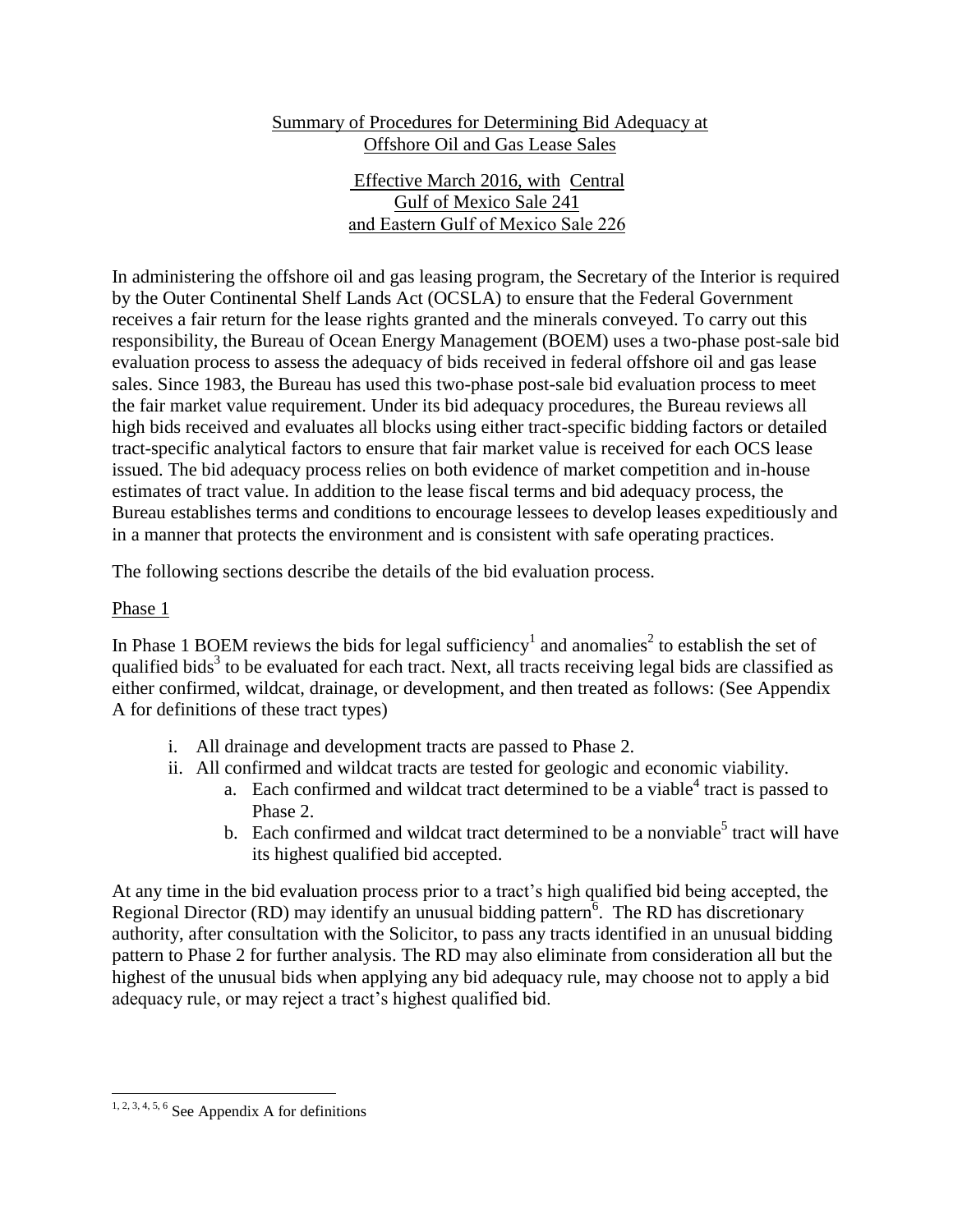The Phase 1 procedures are generally completed within three weeks of the opening of all the bids in a given lease sale. Leases that will be awarded as a result of the Phase 1 analyses are announced at the end of this period.

## Phase 2

 $\overline{\phantom{a}}$ 

The Phase 2 bid adequacy determinations are completed sequentially over a period normally ranging between 21 and 90 days after the sale. If necessary, the total evaluation period can be extended at the RD's discretion (See 61 FR 34730, July 3, 1996).

In Phase 2, activities designed to resolve bid adequacy assessments are undertaken by conducting further mapping and analysis and are primarily focused on resolving any outstanding uncertainties about tract type and viability status. Upon completion of these activities, the RD may accept the highest qualified bid on any tracts judged as nonviable. The remaining tracts<sup> $\prime$ </sup> passed to Phase 2 are subject to a full scale resource and economic evaluation to determine if each tract's highest qualified bid is representative of fair market value.

In conducting the resource and economic evaluation, BOEM may use its probabilistic cash flow simulation model to generate up to four measures of bid adequacy as described below. A tract's highest qualified bid is then compared to the applicable measures of bid adequacy, and if that bid exceeds any of these measures, the RD may accept the highest qualified bid as representative of fair market value for the tract.

- 1) The first measure of bid adequacy that BOEM calculates is referred to as the tract's Mean Range of Values (MROV). The MROV represents the maximum cash payment that a bidder can offer for acquiring the tract's drilling and development property rights and still expect to make a normal rate of return on its investment, according to BOEM's probabilistic cash flow model. If a tract's highest qualified bid is at least as large as the tract's MROV, the RD may accept that bid as representative of fair market value.
- 2) The second measure of bid adequacy is referred to as the Delayed Mean Range of Values (DMROV). The DMROV is intended to allow a determination of whether, in cases where the high bid is below the MROV, leasing revenues consisting of the cash bonus plus royalties or profit shares would be greater if the high bid were to be accepted, rather than rejected and the tract reoffered in the next available sale. That is, owing to the time interval between the current sale and the next available sale, there would not only be a delay in receipt of leasing revenues if the tract is not sold to the highest qualified bidder in the present sale, but the value of the tract could be eroded if drainage is expected to occur. Accordingly, the DMROV represents BOEM's estimate of the tract's MROV at the time of the next available sale discounted to the present time, plus the value of future royalties from selling the tract in the next sale discounted to the present time, less the value of royalties associated with accepting the highest qualified bid on the tract in the present sale. If the highest qualified bid is at least as large as the DMROV, the RD may accept that bid as representative of fair market value.

These include tracts that are classified as drainage and development tracts or as confirmed and wildcat tracts that are viable.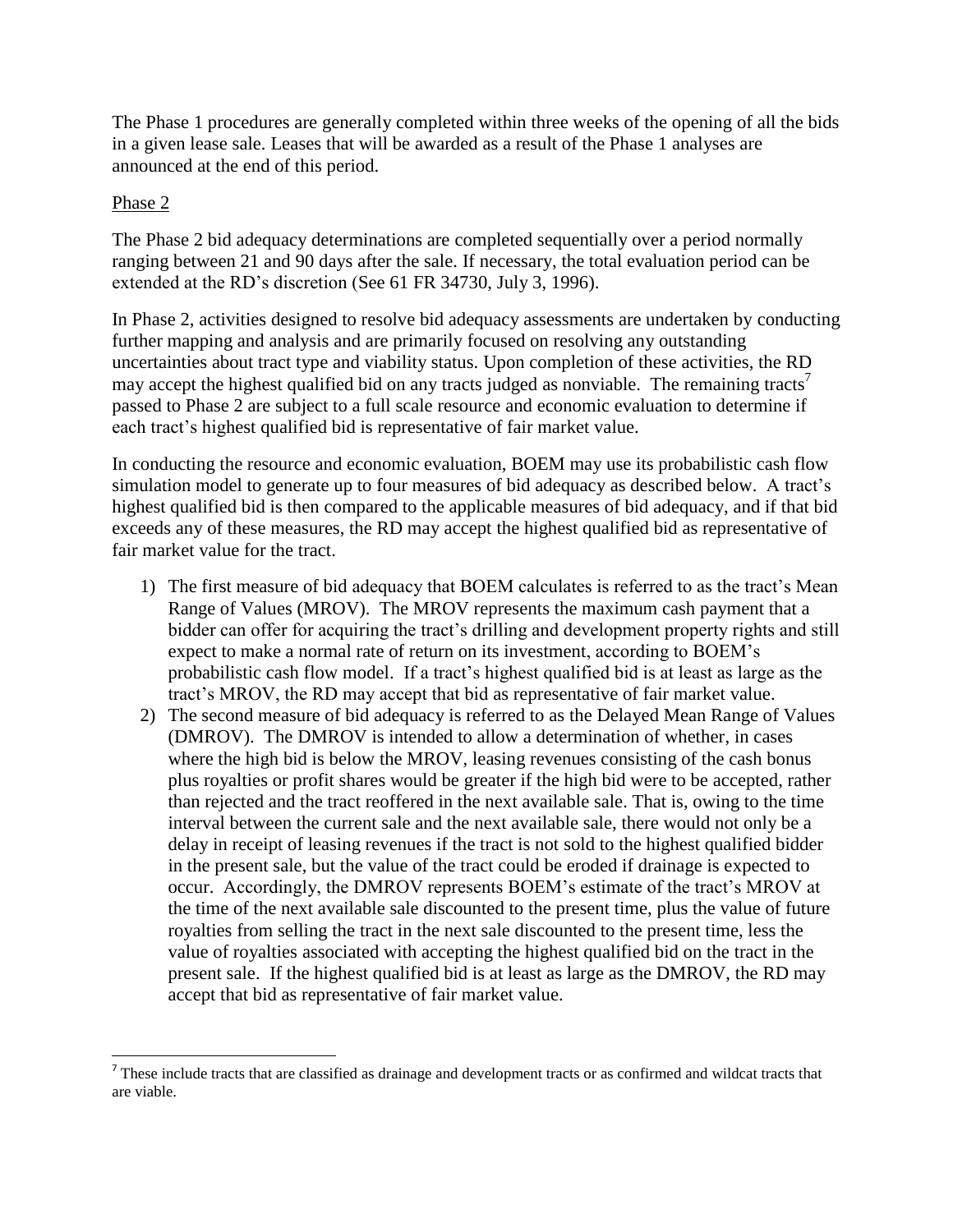3) The third measure of bid adequacy is called the Adjusted Delayed Value (ADV). In practice, BOEM calculates the tract's MROV and DMROV and designates the lesser of these two measures as the ADV. The RD may accept a tract's highest qualified bid if it is at least as large as the tract's ADV.

Those tracts found to have a highest qualified bid of less than the ADV are separated into two sets:

The first set consists of confirmed and wildcat tracts receiving either a single qualified bid, or two or more qualified bids where the second highest qualified bid is less than 25 percent of the highest qualified bid. Also included in this set are drainage and development tracts where the highest qualified bid is less than onesixth of the tract's MROV or drainage and development tracts receiving three or more qualified bids where the third highest qualified bid is less than 25 percent of the highest qualified bid. The RD may reject any and all of the highest qualified bids on tracts in this set.

The second set consists of all remaining tracts, including confirmed and wildcat tracts receiving at least two qualified bids where the second highest qualified bid is at least equal to 25 percent of the highest qualified bid. Also included in this set are drainage and development tracts receiving at least three qualified bids where the third highest qualified bid is at least 25 percent of the highest qualified bid and where the highest qualified bid is at least equal to one-sixth of the tract's MROV. All tracts in this set are subject to a final bid adequacy test before an acceptance or rejection decision is made, as discussed below under the next bid adequacy measure.

4) The fourth measure of bid adequacy is referred to as the Revised Arithmetic Measure (RAM). The RAM represents the average of the highest qualified bid, all other qualified bids that are at least 25 percent of the highest qualified bid, and the MROV. If the highest qualified bid on a tract included in the second set of tracts discussed above is at least as large as the RAM, the RD may accept the bid as representative of fair market value.

Before any final bid adequacy decisions are made in Phase 2, the RD may consider whether the results are consistent with ensuring receipt of fair market value as well as complying with other goals of the OCSLA. To the extent that the RD determines that the results are not fully consistent with a proper balancing of programmatic goals, the RD may propose an alternative fair market value protocol that would specify procedures and bid adequacy threshold measures for acceptance that cover selected categories of tracts. If this alternative is then approved by the Director, it could be applied either as an adjunct to or substitute for the bid adequacy procedure described herein for a given lease sale.

Upon acceptance of their bids, the high qualified bidders are required to pay the remaining balance of the bonus bid (80 percent) along with the first year's annual rental within 15 days.

A flow chart illustrating these bid adequacy procedures is attached as an Appendix B to this document.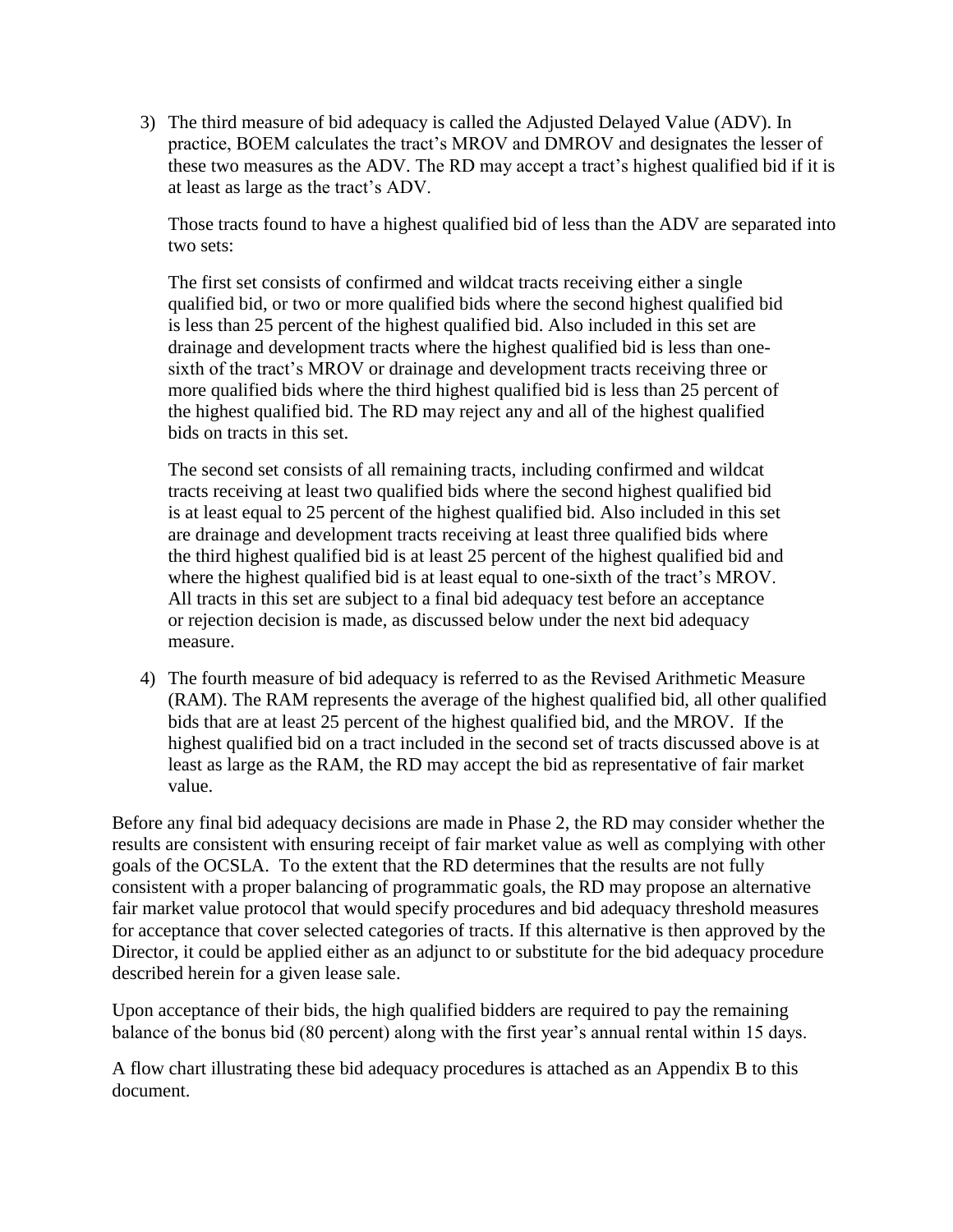# **Appendices**

Appendix A: Definitions used in the Bid Adequacy Procedures Appendix B: Flow Chart for Postsale Evaluation Procedures in Areawide Sales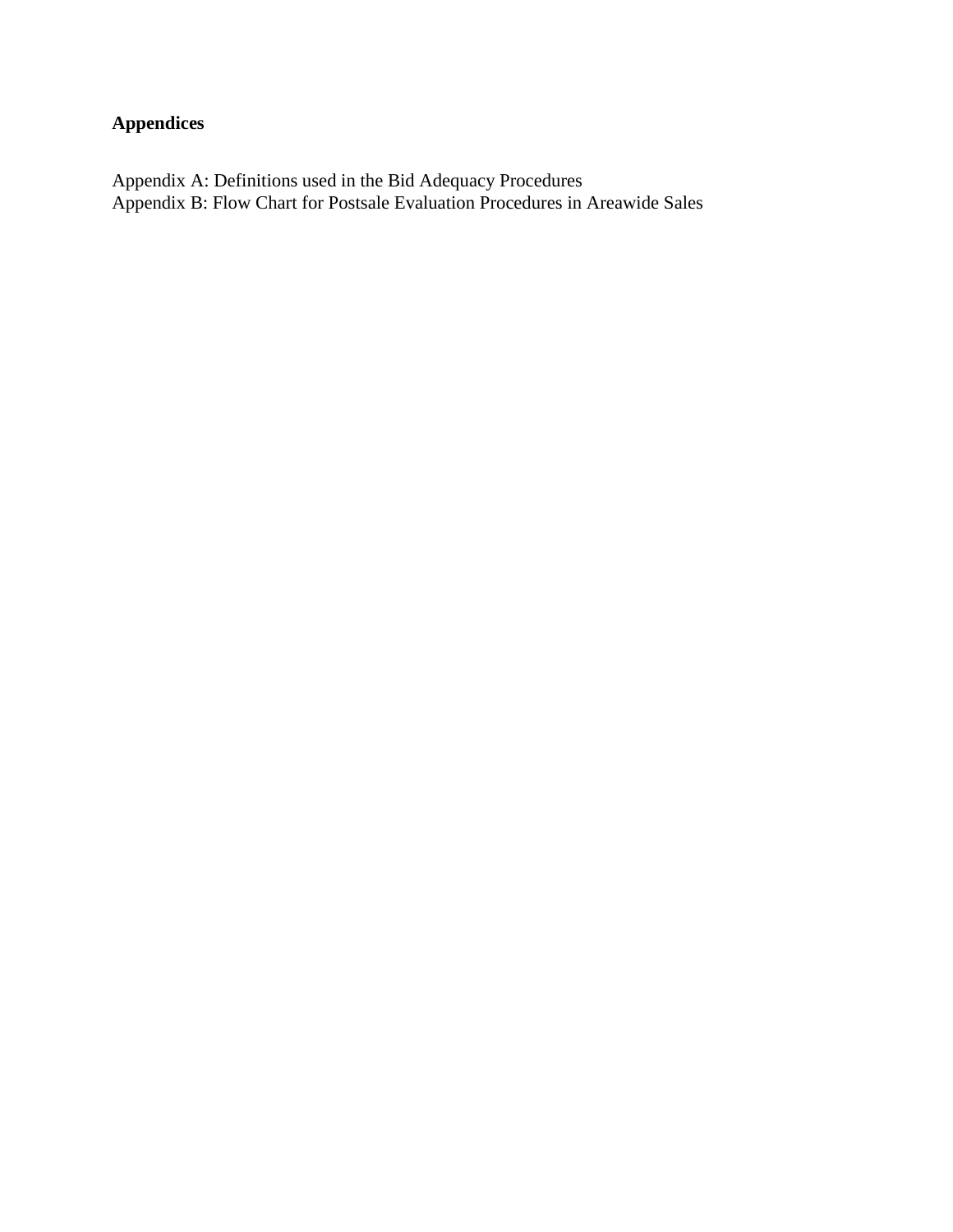#### Appendix A

#### Definitions used in the Bid Adequacy Procedures

*Adjusted Delayed Value* **(ADV)** is the lesser of the MROV and DMROV. The ADV is used to simultaneously compare the MROV and DMROV to the tract's high qualified bid.

*Anomalous Bids* include all but the highest bid submitted for a tract by the same company, parent or subsidiary (bidding alone or jointly).

*Confirmed Tract* is a previously leased tract having a well(s) that encountered hydrocarbons and may have produced. It contains some oil and/or gas resources, the volume of which may or may not be known.

*Delay-adjusted Mean Range of Values* **(DMROV)** is BOEM's estimate of the theoretical amount of a tract's high bonus bid needed in the current sale which, when added to the present value of anticipated royalties from leasing the tract in the current sale, equals the discounted sum of the tract's expected high bonus bid and present value of anticipated royalties in the next sale if the actual highest qualified bid is rejected and the tract re-offered and sold in that next sale. Tract's high bonus bid in the next sale is estimated by BOEM as the MROV for the tract at the time of the next sale under projected economic, engineering and geologic conditions, including potential drainage. If the actual highest qualified bonus bid in the current sale exceeds the DMROV, then the present value of leasing receipts from selling the tract in the current sale is expected to be greater than the present value of leasing receipts from rejecting the tract's highest qualified bid in the current sale and selling the tract in the next sale.

*Development Tract* is a tract that has nearby productive (past or currently capable) wells with indicated hydrocarbons and that is not interpreted to have a productive reservoir extending under the tract. There should be evidence supporting the interpretation that at least part of the tract is on the same general structure as the proven productive well.

*Drainage Tract* is a tract that 1) is currently being drained by a producing well on a nearby leased tract, or 2) could be drained by a currently-non-producing well that is capable of producing oil or gas on a nearby leased tract if the well were placed on production. The reservoir from which the nearby well is currently producing or capable of producing is interpreted to extend with producible hydrocarbon resources to the tract that is subject to drainage.

*Fair Market Value or Fair Return* is discussed in The Outer Continental Shelf Lands Act (OCSLA) which grants the Secretary of the Interior the authority to issue leases on the OCS. Section 18(a)(4) of the OCSLA states that "Leasing activities shall be conducted to assure receipt of fair market value for the lands leased and the rights conveyed by the Federal Government." The Bureau sets the minimum bid levels, rental rates and royalty rates based in part its evaluation of unleased, undiscovered resources and of terms and conditions prevailing previously and in related offshore leasing markets as the sale approaches. The Bureau determines whether a particular qualified highest bid is acceptable by comparing that bid with an assessment of the price the property rights associated with the lease would sell for in a competitive market at the time of sale.

*Legal Bids* are those bids that comply with the applicable regulations (30 CFR part 556) and the Notice of Sale, e.g., bids that, among other things, are at least equal to the specified minimum bid level. Any bids that fail to comply with the applicable regulations and Notice of Sale are returned to the bidder.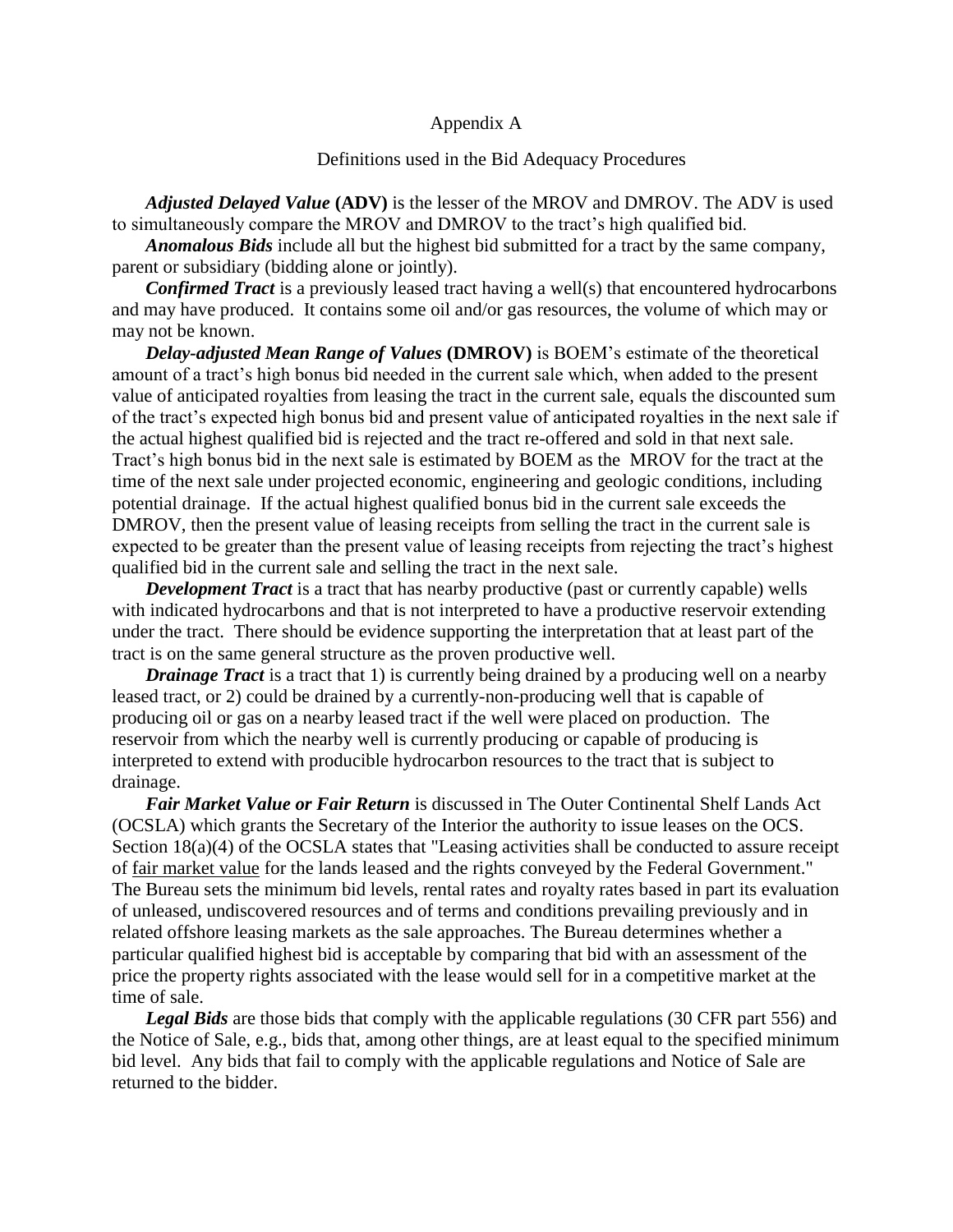*Mean Range of Values* **(MROV)** is BOEM's estimate of the dollar measure of a tract's expected net present value, assuming that tract is leased in the current sale. It reflects the maximum amount a bidder could afford to pay as a cash bonus for the tract while expecting to earn a specified competitive after-tax rate of return. The calculation of the MROV considers exploration and economic risk, sales value, exploration, development and production costs, royalties, and corporate income taxes allowing for depreciation of certain capital investments and depletion of the cash bonus as estimated by the MROV.

*Nonviable Tract* is a tract considered by BOEM not to have the potential capability of being explored, developed and produced profitably. Nonviable Tracts are: 1) tracts that received bids but that are not associated with any discernible prospect or geophysical anomaly that might indicate hydrocarbon presence; or 2) tracts located over known prospects that are judged to offer sub-economic quantities of risked resources. The latter include tracts that are located on a prospect for which the most probable risked resource size is less than or equal to that of nearby proxies that were deemed uneconomic for the relevant cost regime and at similar anticipated future prices. Determination by BOEM of whether a tract is non-viable involves a rigorous assessment of whether or not the tract is likely to be profitable, but not a calculation of the tract's precise monetary value.

*Phase 1* is the first phase of the two-phased Bid Adequacy Procedures applied in each sale to ensure that the government receives the FMV for the offshore oil and gas lease rights that it sells. In Phase 1, a tract's high bid may be accepted as representative of FMV if the tract is classified as Confirmed or Wildcat and judged to be nonviable by BOEM. If application of this set of criteria does not result in the tract's acceptance in Phase 1, the tract is passed to Phase 2 for further evaluation.

*Phase 2* is the second phase of the Bid Adequacy Procedures. In Phase 2, Viable Tracts and associated prospects are subjected to a complete geological review and economic evaluation for the purpose of establishing the FMV of received bids. BOEM conducts an individual economic evaluation of each tract that is passed to Phase 2, resulting in the generation of certain measures of tract value represented by the MROV, DMROV, ADV and RAM. The high bid typically is considered for acceptance if it exceeds any one of these measures.

*Qualified Bids* are "Legal Bids" that are not disqualified by BOEM for violating anticompetitive bidding practices.

*Revised Arithmetic Measure* **(RAM)** is BOEM's representation of the average "bid" on certain tracts, and includes in its calculation all Qualified Bids on the tract that are equal to at least 25 percent of the tract's high qualified bid, as well as the MROV for the tract as estimated by BOEM.

*Unusual Bidding Pattern* typically refers to a situation in which two or more companies bid on some tracts or subset of tracts far more often or less often than would normally be expected.

*Viable Tract* is a tract considered by BOEM to have the potential capability of being explored, developed and produced profitably. Viable Tracts are those located on a prospect for which the risk-weighted, most-probable resource size equals or exceeds that of nearby proxies that were deemed economic in the relevant cost regime and at similar anticipated future prices.

*Water Depth Category* is a classification of bathymetric depth, currently specified in the Gulf of Mexico for bid adequacy purposes as being either: (1) less than 400 meters; or (2) 400 meters or more. If different classifications subsequently are used for a Gulf of Mexico sale, they will be described in the Final Notice of Sale. Tracts offered in a sale held outside the Gulf of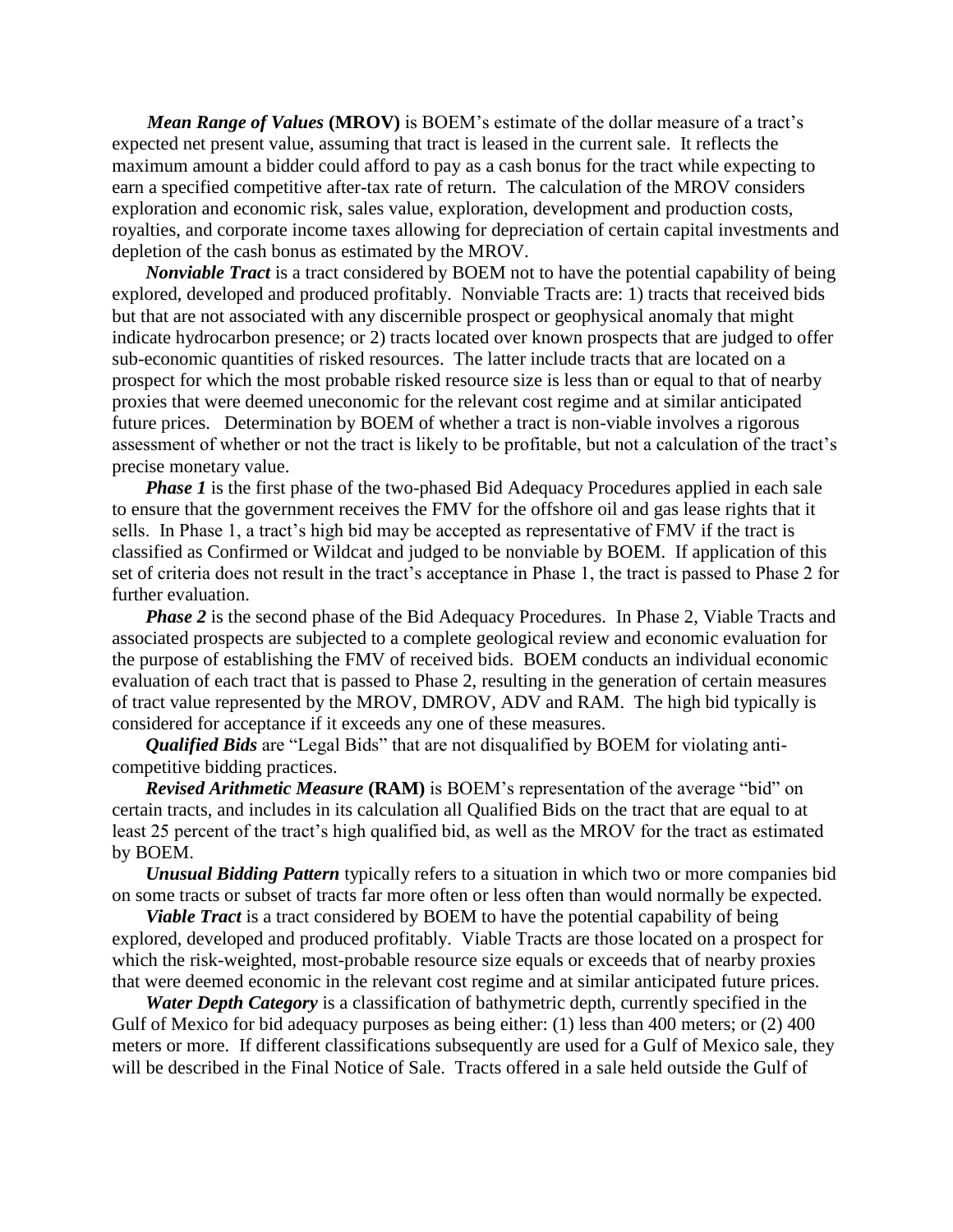Mexico will be considered to reside in the same, single water depth category encompassing the entire sale area, unless specified otherwise in the Final Notice of Sale.

*Wildcat Tract* is a tract that has neither nearby productive (past or currently capable) wells, nor is interpreted to have a productive reservoir extending under the tract. It has a high likelihood of not encountering hydrocarbons when drilled, and has sparse well control.